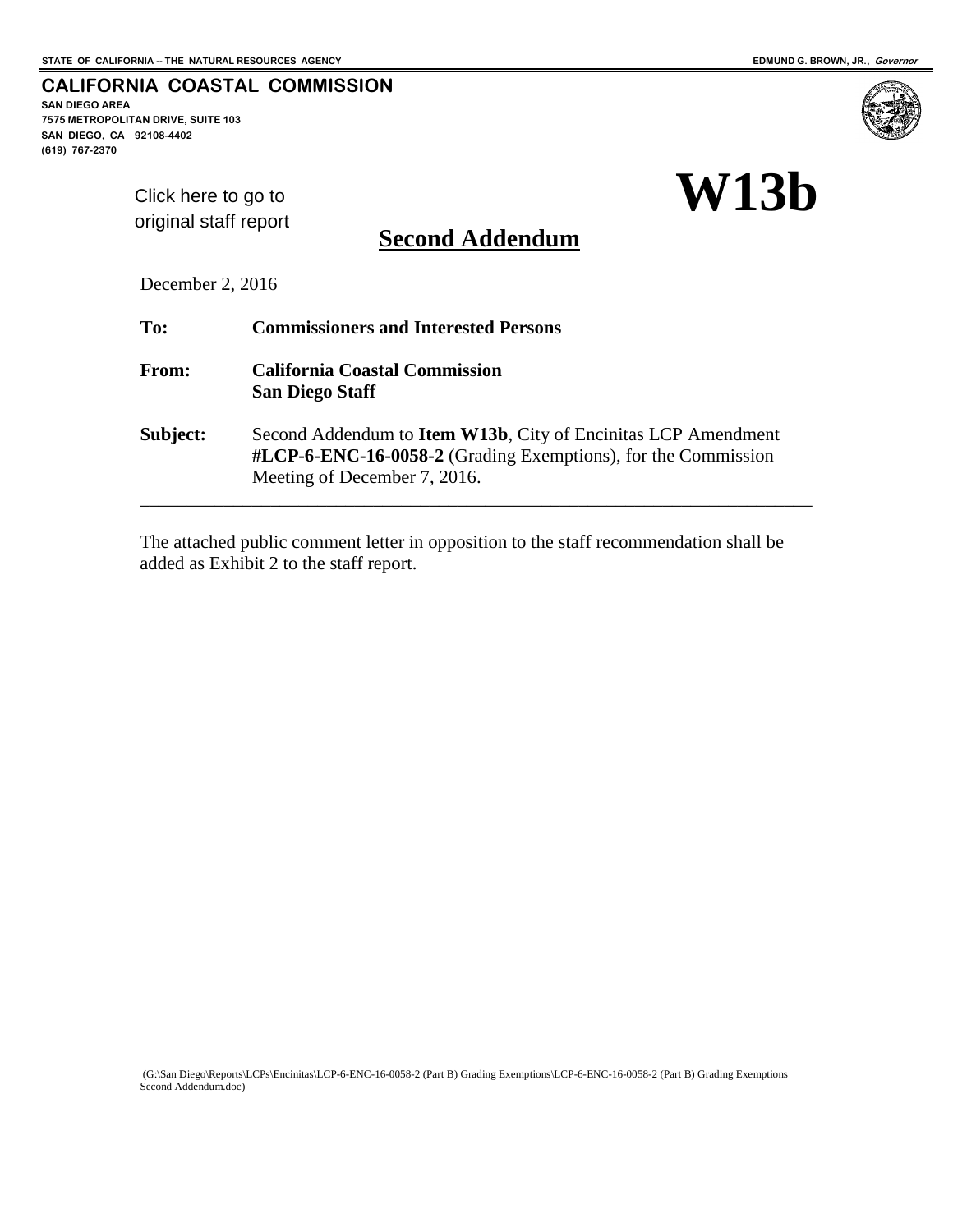#### **California Coastal Commission**

Meeting December 7, 2016 Ventura, CA

#### **Subject: Encinitas Issues - W13b -LCP Amendment No. LCP-6-ENC-16-0058-2 Part B "Grading Permit Exemptions"**

I strongly object and request that you reject the City of Encinitas' decision to waive Grading Permits to encourage Agricultural uses.

I was at the Encinitas City Council Meeting on September 14, 2016 and spoke to this issue on that meeting's Agenda. I specifically expressed concern that this would allow neighbors that have half acres of property or larger all over the City to freely grade their yards to put in agricultural plantings.

Moving over 250 yards of dirt and 10,000 square feet to one Acre - is a huge amount of grading that would impose itself on the land and create current and lasting problems. 10,000 sf is a building Lot size!! This is hardly in proportion to a "backyard garden".

At the City Council meeting, it was indicated that this would probably only happen on a very few pieces of land. It is clear, this will be much more far reaching to every piece of land in Encinitas.

It is vital to note, that Councilman Kranz followed up on the issue I raised by asking the Director of Public Works and Engineering, Mr. Glenn Pruim, the following question:

"Do we expect that this ordinance may create wars in neighborhoods on smaller lots with grading and attempts to put in gardens in backyards that will involve bobcats and moving a lot of soil, or are we fairly confident that that is not going to be the case?"

Mr, Pruim's response: "Well, it is hard to predict, but it certainly makes it more possible than it was before...than it is *today."* 

I think it is clear that Staff could see problems ahead with allowing Grading Permit Exemptions!

Mayor Kristin Gaspar voted AGAINST this Agenda Item. She was the only one who clearly could see the problems we would be creating in the City, if this passed. I hope that you, the Commissioners will see this, too.

The following excerpt is taken from Page 2, top paragraph of Eric Stevens report:

"If Agricultural areas are utilized for any other use, the city *MAY* require that a grading permit be obtained." The word *SHALL* would be the appropriate action word here and I respectfully request that this change be recommended by the Commission.

| <b>EXHIBIT NO. 2</b>                                                  |
|-----------------------------------------------------------------------|
| <b>Public Comment Letter</b>                                          |
| Encinitas LCP-6-ENC-16-0058-2<br><b>California Coastal Commission</b> |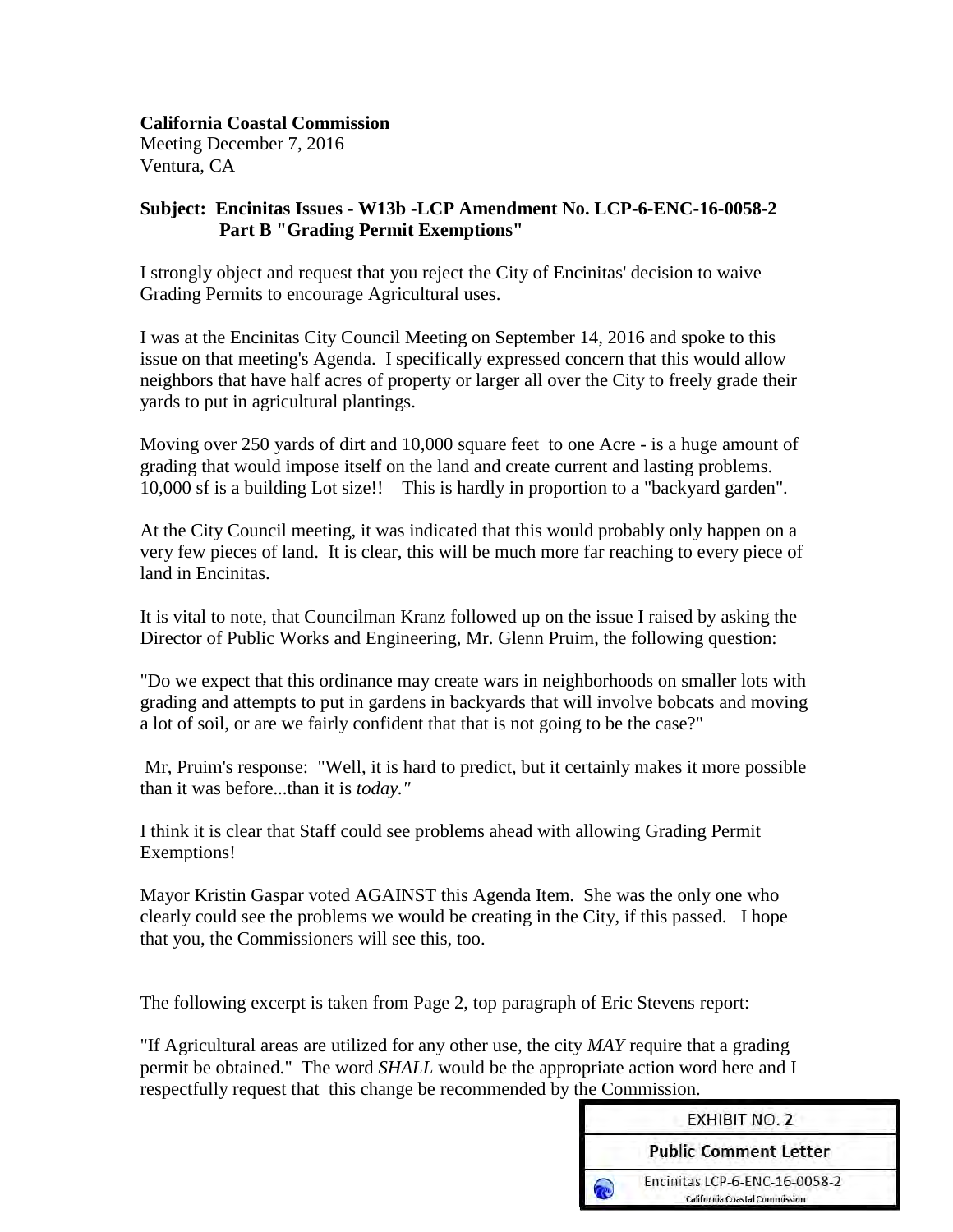In fact, that paragraph gives you an insight as to what this LCP Amendment is really all about. It is not just grading, - it is evading the permit process - it gives another *alarming*  meaning to this LCP Amendment request!

Very important to note, is to honor and respect the Vote of the Citizens of Encinitas who passed Proposition A in 2013. The recent November "No on Measure T" victory by 56% of the Voters of our City reaffirmed the citizens commitment to Prop A.

Prop A put the responsibility for rezoning, density, intensity, and even "grading" of land, in the hands of the Voters - not the City Council.

Allowing the City Council to have the last word regarding grading permits - or waiver of them is in direct conflict with what the Voters of Encinitas have twice supported --- Proposition A. Grading Permit Exemptions - Waiving "grading permits" that will disturb the "natural" level of the land is in direct violation of Proposition A.

I have lived in Encinitas for 42 years; helped Incorporate our City 30 years ago; served as City Council member and Mayor; and am a very involved citizen for all those 30 years.

Waiving "Grading Permits" for any reason in a City will set a precedent ripe for abuse. We are not talking about back yard gardens here if we need to move 250 yards of dirt and require a bobcat to do that!

Please do not adopt this request by 4 members of the Encinitas City Council, protect the will of the citizens. Commissioners, please REJECT this request to waive grading permits for Agricultural use.

Sincerely,

Sheila S. Cameron Encinitas, CA 92024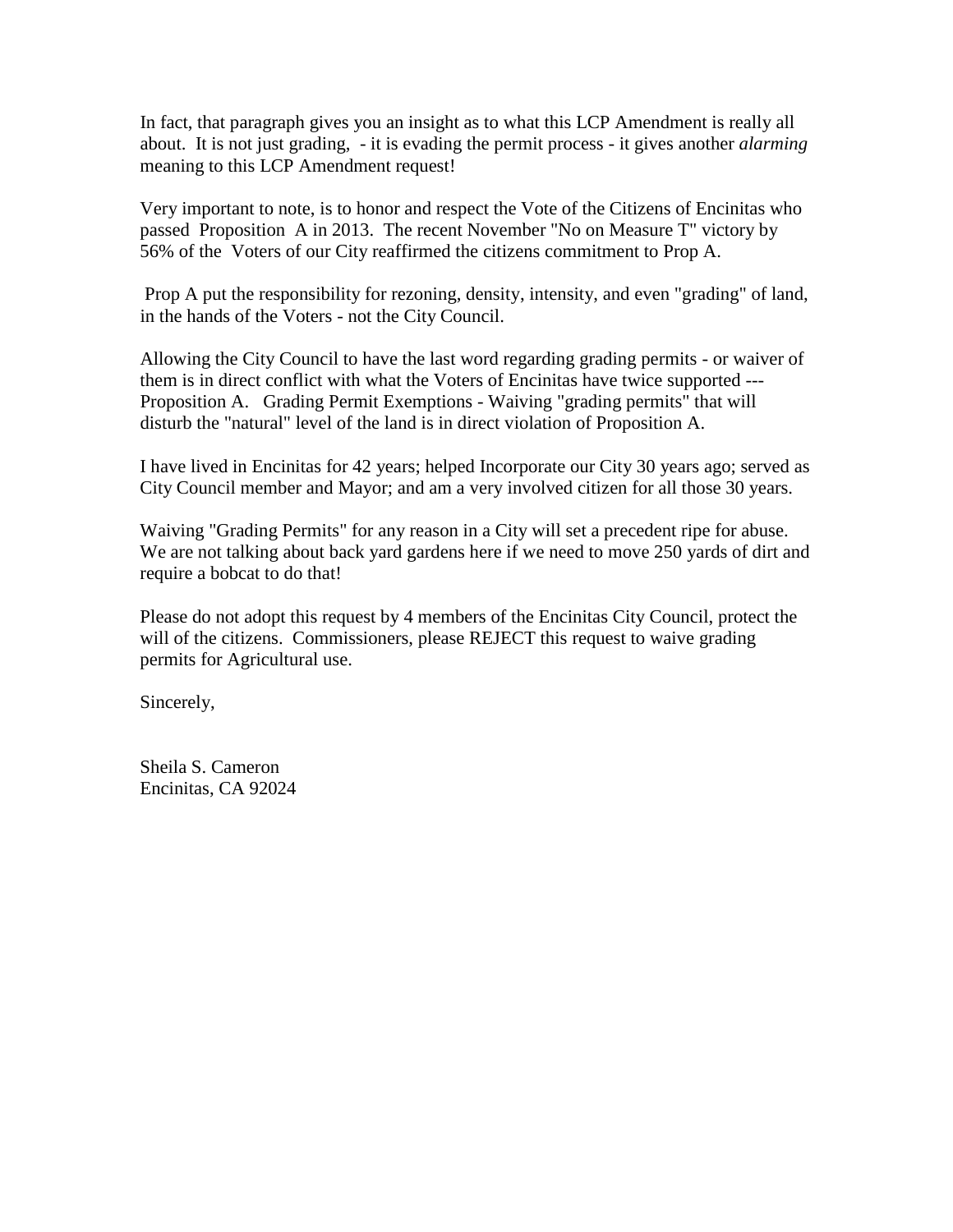#### **CALIFORNIA COASTAL COMMISSION SAN DIEGO AREA**

**7575 METROPOLITAN DRIVE, SUITE 103 SAN DIEGO, CA 92108-4402 (619) 767-2370**



# **Addendum**

November 29, 2016

| To:          | <b>Commissioners and Interested Persons</b>                                                                                                                             |
|--------------|-------------------------------------------------------------------------------------------------------------------------------------------------------------------------|
| <b>From:</b> | <b>California Coastal Commission</b><br><b>San Diego Staff</b>                                                                                                          |
| Subject:     | Addendum to <b>Item W13b</b> , City of Encinitas LCP Amendment #LCP-6-<br><b>ENC-16-0058-2</b> (Grading Exemptions), for the Commission Meeting of<br>December 7, 2016. |

Staff recommends the following changes be made to the above-referenced staff report. Language to be deleted is shown in strikeout:

1. On Page 3 of the staff report, the Public Participation Section shall be modified as follows:

Section 30503 of the Coastal Act requires local governments to provide the public with the maximum opportunities to participate in the development of the LCP amendment prior to submittal to the Commission for review. The City has held Planning Commission and City Council meetings with regard to the subject amendment request. All of those local hearings were duly noticed to the public. Notice of the subject amendment has been distributed to all known interested parties.

 <sup>(</sup>G:\San Diego\Reports\LCPs\Encinitas\LCP-6-ENC-16-0058-2 (Part B) Grading Exemptions\LCP-6-ENC-16-0058-2 (Part B) Grading Exemptions Addendum.doc)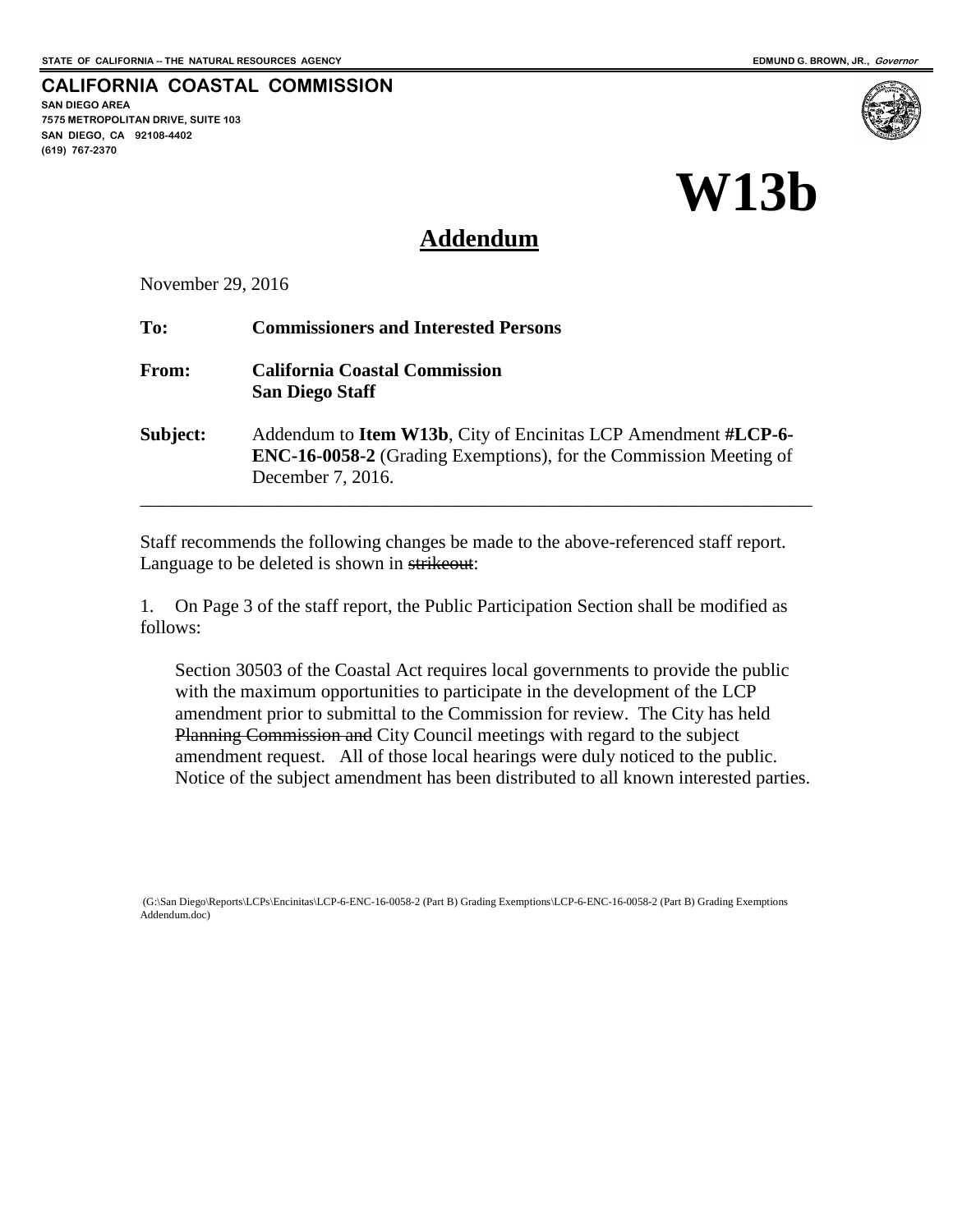<span id="page-4-0"></span>**CALIFORNIA COASTAL COMMISSION SAN DIEGO AREA 7575 METROPOLITAN DRIVE, SUITE 103 SAN DIEGO, CA 92108-4421 (619) 767-2370**

 $\overline{a}$ 

November 17, 2016



#### **TO: COMMISSIONERS AND INTERESTED PERSONS**

**FROM: KARL SCHWING, DEPUTY DIRECTOR, SAN DIEGO COAST DISTRICT GABRIEL BUHR, LCP MANAGER, SAN DIEGO COAST DISTRICT ERIC STEVENS, COASTAL ANALYST, SAN DIEGO COAST DISTRICT** 

#### **SUBJECT: STAFF RECOMMENDATION ON CITY OF ENCINITAS LOCAL COASTAL PROGRAM AMENDMENT NO. LCP-6-ENC-16-0058-2 (Part B) (Grading Exemptions) for Commission Meeting of December 7-9, 2016**

#### **SYNOPSIS**

The City of Encinitas' Local Coastal Program (LCP) Amendment request No. LCP-6- ENC-16-0058-2 (Part B) involves an amendment to the City's certified Implementation Plan (IP) to add a new section 23.24.095 (Agricultural Exemptions).

The subject LCP implementation plan amendment was submitted and filed as complete on October 18, 2016. The Commission must act upon amendments containing only IP components within 60 days of filing. There are no Land Use Plan amendments included herein. The date by which the Commission must take action, absent an extension of the time limits by the Commission, is December 17, 2016. This staff report only addressees a component of the complete submittal. The submittal also includes an amendment to the density bonus provisions of the City's certified LCP (LCP-6-ENC-16-0058-2 (Part A) (Density Rounding), which is also scheduled for the Commission's December 7-9, 2016 hearing.

#### **SUMMARY OF AMENDMENT REQUEST**

The City of Encinitas has submitted the subject implementation plan amendment in order to encourage and support more opportunities for urban agriculture by allowing small scale urban agricultural uses without requiring a grading permit that could cost several thousands of dollars. Specifically, the amendment would exempt urban agricultural activities from obtaining a grading permit for projects that involve less than 250 cubic yards of grading, disturb less than 10,000 sq. ft. of land area, propose less than 500 sq. ft. of new and replaced impervious area, divert less than 5,000 sq. ft. of rainwater runoff. Any proposed activity must not directly or indirectly impact environmentally sensitive areas or wetlands and cannot take place within 100 ft. of an inland or coastal bluff or wetland or within 50 ft. from riparian habitats. The amendment also allows for applicants to obtain an erosion control permit instead of a more complicated and costly grading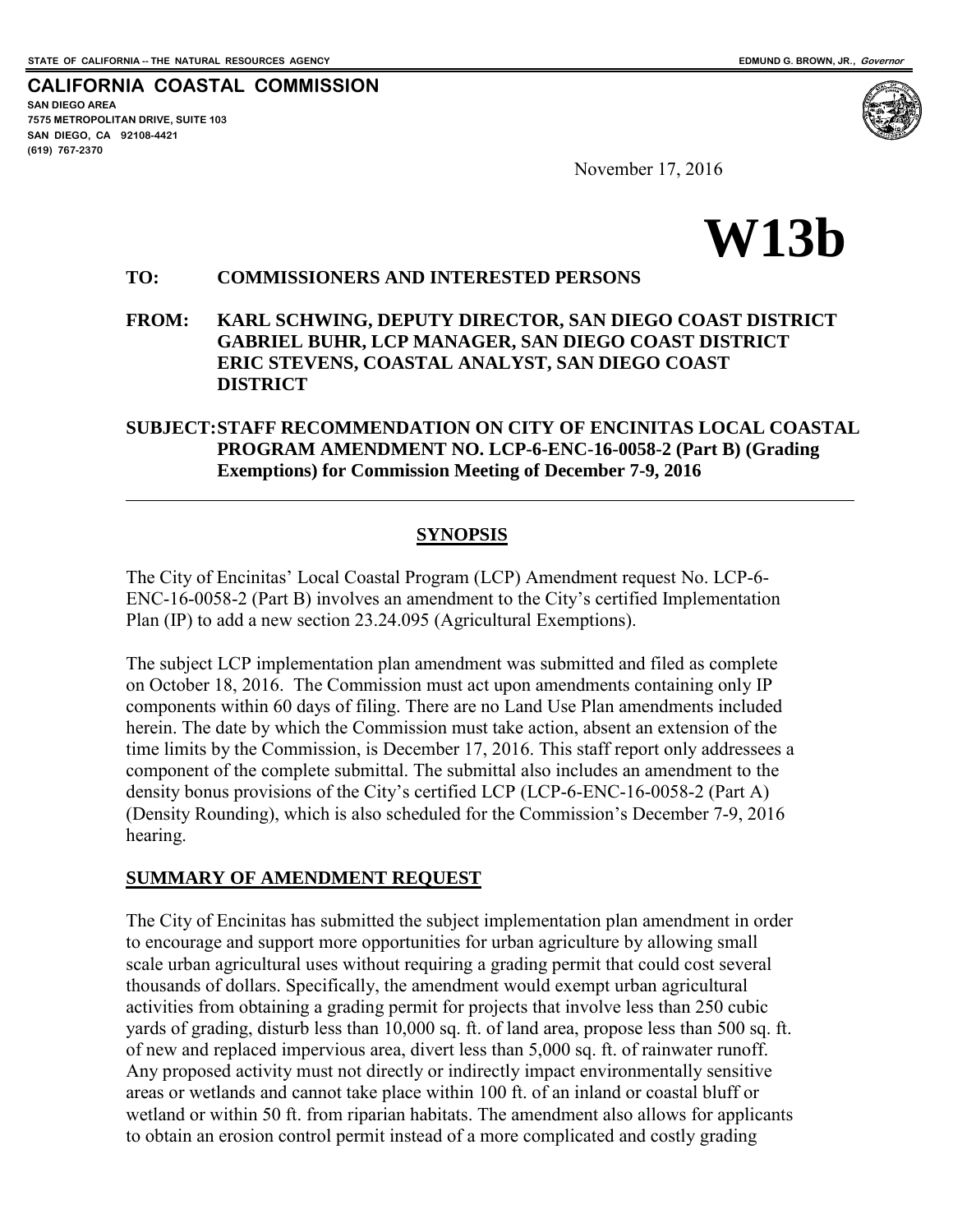permit for urban agricultural activities that involve a land disturbance area between 10,000 sq. ft. and one acre. In addition, the amendment would allow applicants to obtain, in place of a grading permit, a stormwater Best Management Practices (BMPs) construction permit for activities that propose new and replaced impervious area between 500 sq. ft. and 5,000 sq. ft. The proposed grading permit exemptions in this amendment only apply to urban agricultural activities. If agricultural areas are utilized for any other use, the City may require that a grading permit be obtained. The changes proposed in this amendment are specifically related to the need for a grading permit associated with urban agriculture activities, and do not affect the Coastal Development Permit requirements related to urban agricultural activities.

# **SUMMARY OF STAFF RECOMMENDATION**

Staff is recommending that the Commission approve the amendment as submitted. The Commission may reject IP amendments only if the amendment would be inconsistent with the certified Land Use Plan (LUP) or render the IP inadequate to carry out the LUP. The proposed implementation plan amendments are consistent with the goals and policies of the Land Use Plan in that the amendments support the emphasis to maintain agricultural land uses, encourage sustainable practices, and improve greater local food security. The proposed amendments would broaden agricultural opportunities, promote small-scale urban agriculture, and remove or limit unnecessary regulations without jeopardizing the environment or public health. Furthermore, the amendment would not affect the requirement to obtain a Coastal Development Permit (CDP) for non-exempt development in the Coastal Zone, and would not result in impacts to coastal resources.

The appropriate resolutions and motions begin on page 3. The findings for approval of the Implementation Plan Amendment as submitted begin on page 4.

# **ADDITIONAL INFORMATION**

 $\overline{a}$ 

Further information on the City of Encinitas' LCP Amendment No. LCP-6-ENC-16- 0058-2 (Part B) may be obtained from Eric Stevens, Coastal Planner, at (619) 767-2370.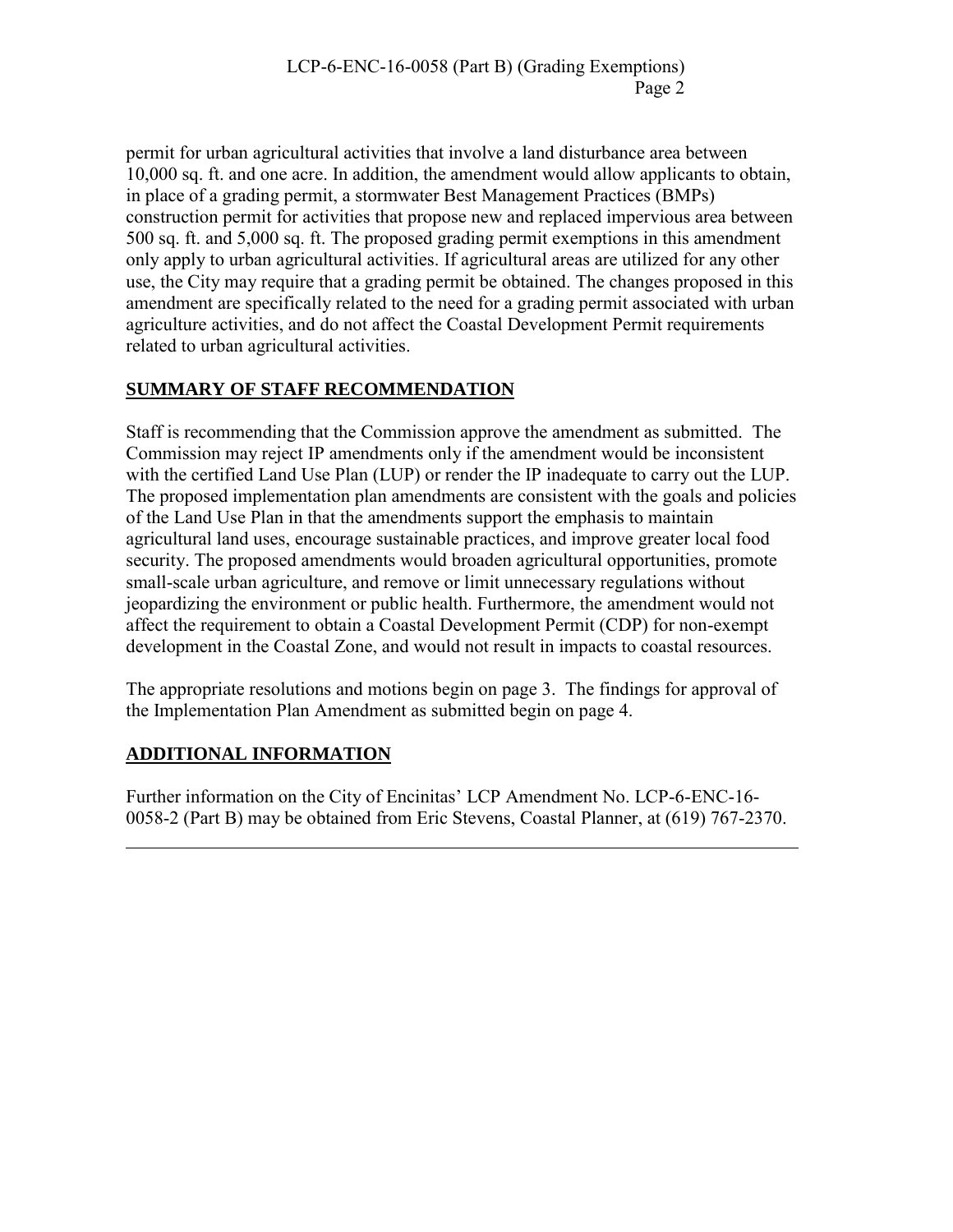# **PART I. OVERVIEW**

# **A. LCP HISTORY**

On November 17, 1994, the Commission approved, with suggested modifications, the City of Encinitas' LCP (both land use plan and implementing ordinances). The City accepted the suggested modifications and, on May 15, 1995, began issuing coastal development permits for those areas of the City within the Coastal Zone. The Commission has certified many amendments to the City's LCP since 1995.

### **B. STANDARD OF REVIEW**

Pursuant to Section 30513 of the Coastal Act, the Commission may only reject zoning ordinances or other implementing actions, as well as their amendments, on the grounds that they do not conform with, or are inadequate to carry out, the provisions of the certified land use plan. The Commission shall take action by a majority vote of the Commissioners present.

# **C. PUBLIC PARTICIPATION**

Section 30503 of the Coastal Act requires local governments to provide the public with the maximum opportunities to participate in the development of the LCP amendment prior to submittal to the Commission for review. The City has held Planning Commission and City Council meetings with regard to the subject amendment request. All of those local hearings were duly noticed to the public. Notice of the subject amendment has been distributed to all known interested parties.

# **PART II. LOCAL COASTAL PROGRAM SUBMITTAL - RESOLUTIONS**

Following a public hearing, staff recommends the Commission adopt the following resolutions and findings. The appropriate motion to introduce the resolution and a staff recommendation are provided just prior to each resolution.

#### **I. MOTION:** *I move that the Commission reject the Implementation Program Amendment No. LCP-6-ENC-16-0058-2 (Part B) for the City of Encinitas as submitted.*

# **STAFF RECOMMENDATION OF CERTIFICATION AS SUBMITTED:**

Staff recommends a **NO** vote. Failure of this motion will result in certification of the Implementation Program Amendment as submitted and the adoption of the following resolution and findings. The motion passes only by an affirmative vote of a majority of the Commissioners present.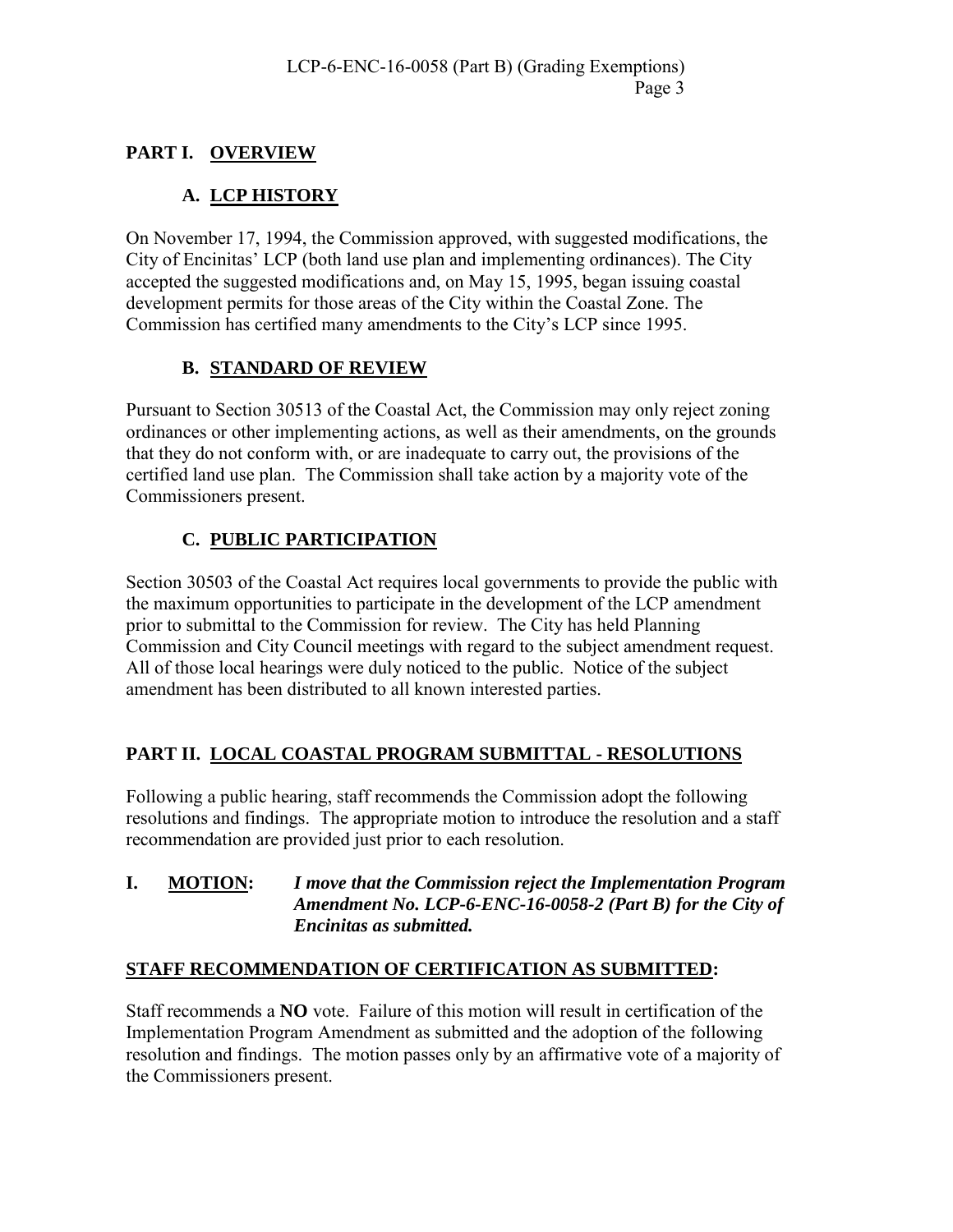#### **RESOLUTION TO CERTIFY IMPLEMENTATION PROGRAM AMENDMENT AS SUBMITTED:**

The Commission hereby certifies the Implementation Program Amendment for the City of Encinitas as submitted and adopts the findings set forth below on grounds that the Implementation Program Amendment conforms with, and is adequate to carry out, the provisions of the certified Encinitas LUP, and certification of the Implementation Program Amendment will meet the requirements of the California Environmental Quality Act, because either: 1) feasible mitigation measures and/or alternatives have been incorporated to substantially lessen any significant adverse effects of the Implementation Program Amendment on the environment; or 2) there are no further feasible alternatives or mitigation measures that would substantially lessen any significant adverse impacts on the environment that will result from certification of the Implementation Program Amendment.

#### **PART III. FINDINGS FOR APPROVAL OF THE CITY OF ENCINITAS IMPLEMENTATION PLAN AMENDMENT, AS SUBMITTED**

# **A. AMENDMENT DESCRIPTION**

The City of Encinitas has submitted the subject citywide implementation plan amendment in order to clarify and expand the types of urban agricultural activities that are exempt from the requirement of obtaining a grading permit. Specifically, through the adoption of Ordinance 2015-05 on September 28, 2016, the City would add a new "Agricultural Exemptions" section to the Municipal Code and Implementation Plan (Section 23.24.095).

As proposed, the expanded grading exemptions only apply to agricultural activities and will not adversely impact environmentally sensitive areas, wetlands, riparian habitat, or coastal or inland bluffs. The introduction of the expanded urban agriculture grading permit exemptions will not result in a change to the types of development that require issuance of a CDP. Chapter 30.80 regarding Coastal Development Permits details development that can be found exempt from CDP requirements. The City does not propose to make any changes to Chapter 30.80 with this LCPA.

# **B. FINDINGS FOR APPROVAL**

The standard of review for LCP implementation submittals or amendments is their consistency with and ability to carry out the provisions of the certified LUP.

# **1) Purpose and Intent of the Ordinance**.

The primary goal of the City's amendment is to accommodate new models of urban agriculture that increase access to healthy, local and sustainable food sources and support the expansion of community gardens and sales of agricultural products in the City.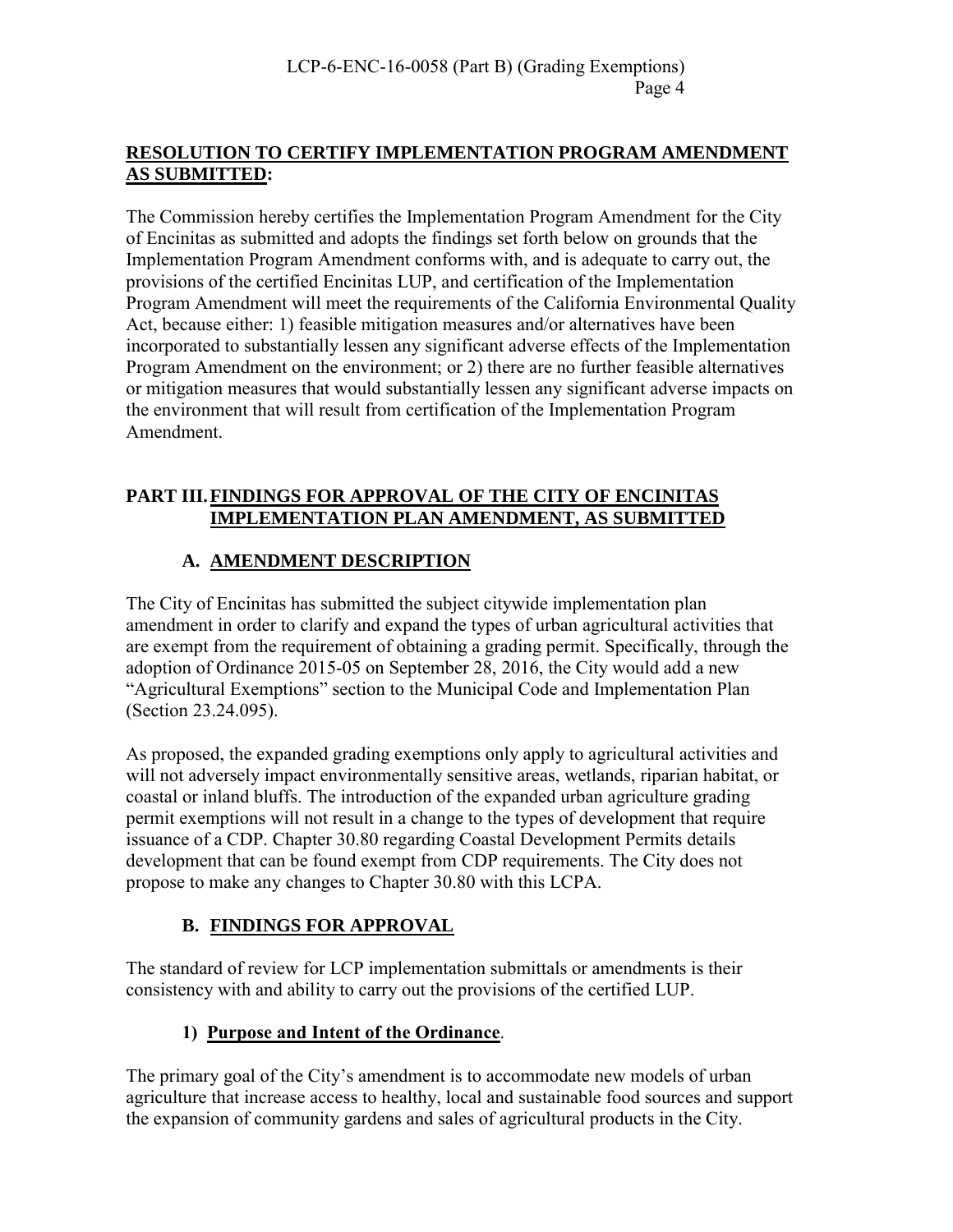# **2) Major Provisions of the Ordinance**.

The major provisions of the proposed ordinance is to introduce a new Agricultural Exemptions section to the City's municipal code and Implementation Plan to allow for small scale urban agricultural activities without obtaining a grading permit.

The Agricultural Exemptions section includes detailed urban agricultural activities that would be exempt from obtaining a grading permit. As proposed in the LCPA, grading permit exemptions for urban agriculture are as follows:

- Grading of 250 cubic vards or less
- Placement of any quantity of soil in contained planters
- Land disturbance area of less than 10,000 sq. ft.
- New or replaced impervious area of less than 500 sq. ft.
- Diversion of rainwater during or after construction of less than 5,000 sq. ft.

The Agricultural Exemptions section also allows for a simplified erosion control permit instead of a more complicated and costly grading permit for urban agricultural activities that involve land disturbance area between 10,000 sq. ft. and one acre. In addition, the amendment would allow applicants to obtain, in place of a grading permit, a stormwater Best Management Practices (BMPs) construction permit for activities that propose new and replaced impervious area between 500 sq. ft. and 5,000 sq. ft.

The proposed grading permit exemptions in this amendment only apply to urban agricultural activities and the activities cannot directly or indirectly impact environmentally sensitive areas or wetlands and cannot take place within 100 ft. of an inland or coastal bluff or wetland or within 50 ft. from riparian habitats.

The City's certified LCP already contains Grading, Erosion, and Sediment Control policies (Chapter 23.24), which detail the process for obtaining a grading permit and also detail citywide grading permit exempt activities (Sections 23.24.090, 23.24.100, and 23.24.105). The existing non-urban agriculture specific grading permit exemption sections differ from the exemptions proposed for urban agriculture, as follows:

- Grading of 50 cubic yards or less is exempt, which is 200 cubic yards less than the proposed urban agriculture grading exemption.
- There is no grading exemption for placement of any quantity of soil in contained planters, as proposed for urban agriculture.
- Land disturbance area of less than 10,000 sq. ft. is exempt. However, there is no option to obtain an erosion control permit in place of a grading permit for disturbances greater than 10,000 sq. ft., as proposed for urban agriculture.

All the existing grading exemptions will remain unchanged including grading exemptions for new or replaced impervious area and diversion of rainwater during or after construction.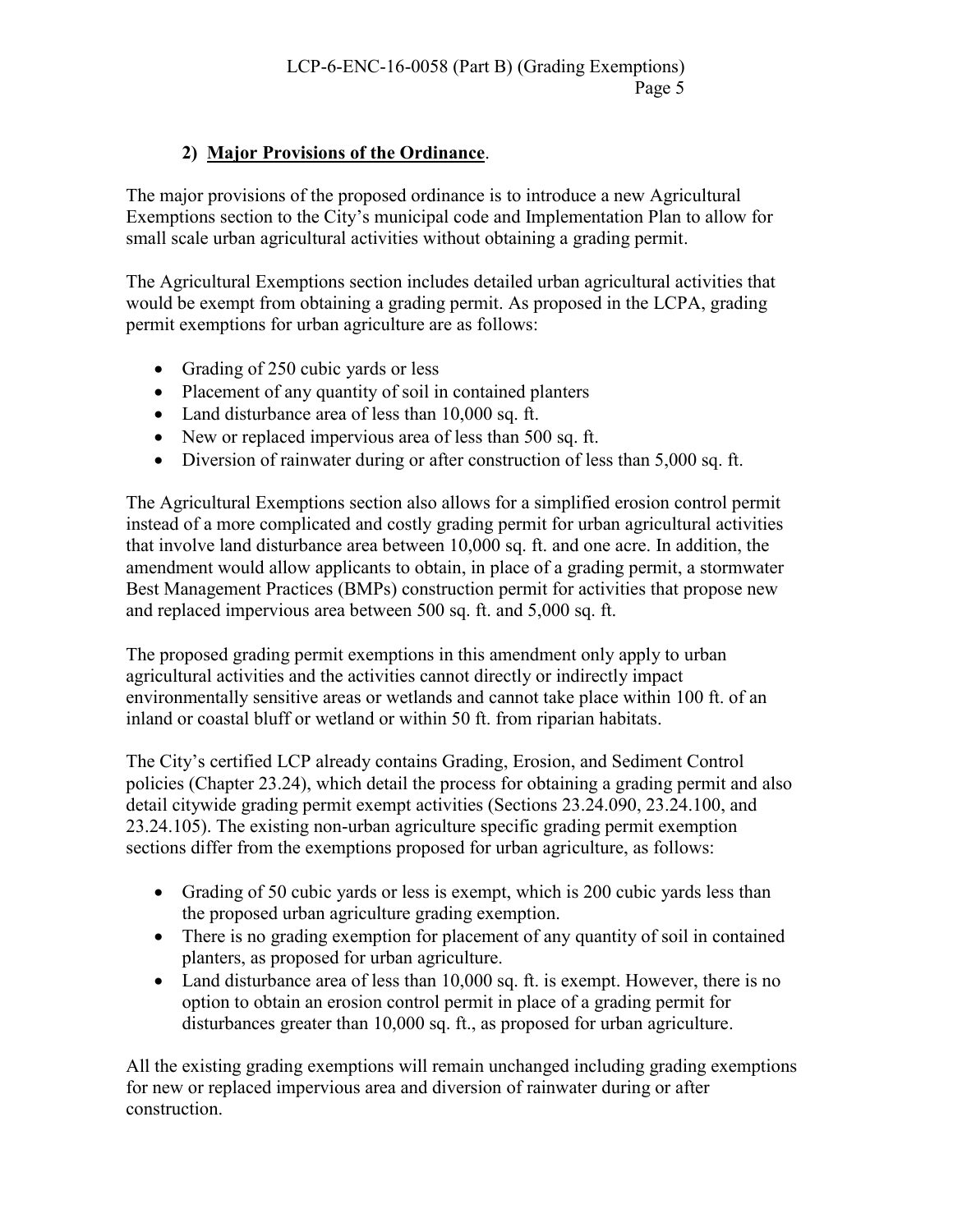### **3) Conformance with the Certified Land Use Plan.**

The standard of review for LCP implementation submittals or amendments is their consistency with and ability to carry out the provisions of the certified Land Use Plan(s). In the case of the City of Encinitas, it has a fully certified LUP. The proposed implementation plan amendments would allow for additional urban agricultural activities without obtaining a grading permit. In general, urban agriculture enterprises and community gardens are being promoted as one element of sustainable living and supporting local food sources. The proposed amendment will not result in any adverse impacts to coastal resources.

The following Resource Management LUP policies relate to agriculture and resource protection within the City:

Policy 2.1: In that the ocean water quality conditions are of utmost importance, the City shall aggressively pursue the elimination of all forms of potential unacceptable pollution that threatens marine and human health.

Policy 2.3: To minimize harmful pollutants from entering the ocean environment from lagoons, streams, storm drains and other waterways containing potential contaminants, the City shall mandate the reduction or the elimination of contaminants entering all such waterways...

Goal 10: The City will preserve the integrity, function, productivity, and long term viability of environmentally sensitive habitats throughout the City, including kelp-beds, ocean recreational areas, coastal water, beaches, lagoons and their up-lands, riparian areas, coastal strand areas, coastal sage scrub and coastal mixed chaparral habitats. (Coastal Act/30230/30231/30240)

RM Policy 10.1: The City will minimize development impacts on coastal mixed chaparral and coastal sage scrub environmentally sensitive habitats by preserving within the inland bluff and hillside systems, all native vegetation on natural slopes of 25 % grade and over other than manufactured slopes…

Policy 10.6: The City shall preserve and protect wetlands within the City's planning area…

Goal 11: The City recognizes the important contribution of agricultural and horticultural land uses in the local economy and the emphasis of the need to maintain these activities.

Policy 11.8: Preserve and promote the produce unique horticultural crops and gardens in Encinitas.

Policy 14.1: The best strategy to reduce erosion and sedimentation is to reduce to the maximum extent feasible, grading and removal of vegetation. It is the policy of the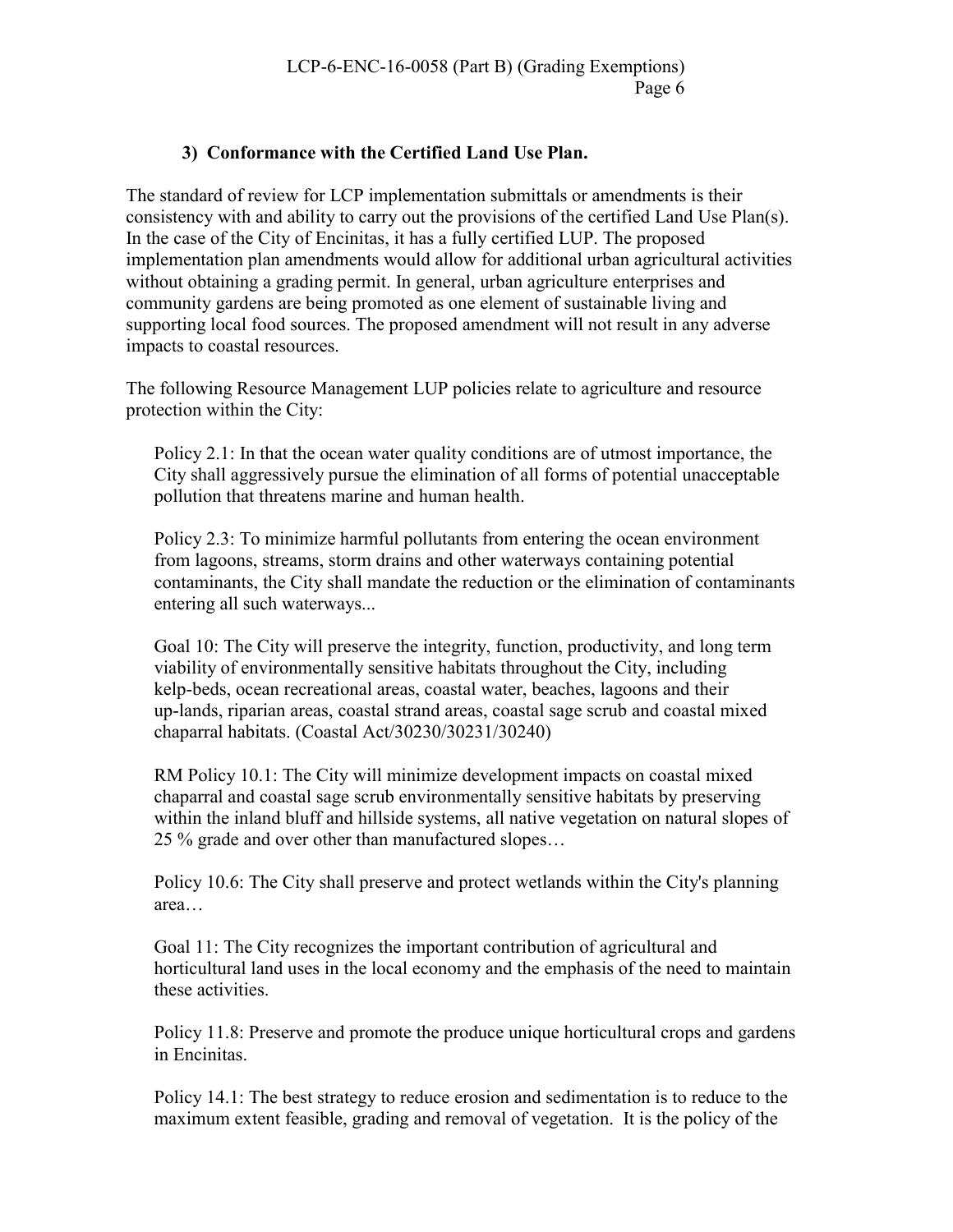City that, in any land use and development, grading and vegetation removal shall be limited to the minimum necessary. (Coastal Act/30240/30250)

The proposed implementation plan amendments are consistent with the goals and policies of the Land Use Plan in that the amendments support the emphasis to maintain agricultural land uses, encourage sustainable practices, and improve greater local food security. The proposed amendments would promote small-scale urban agriculture by removing or limiting unnecessary regulations without jeopardizing the environment or public health. No changes are being proposed to any certified resource protection standards cited above and coastal development permits will still be required. As such, the Commission finds the amendment request can be found consistent with the certified land use plan and approved as submitted.

## **PART IV. CONSISTENCY WITH THE CALIFORNIA ENVIRONMENTAL QUALITY ACT (CEQA)**

Section 21080.9 of the California Environmental Quality Act (CEQA) exempts local government from the requirement of preparing an environmental impact report (EIR) in connection with its local coastal program. The Commission's LCP review and approval program has been found by the Resources Agency to be functionally equivalent to the EIR process. Thus, under CEQA Section 21080.5, the Commission is relieved of the responsibility to prepare an EIR for its review of an LCP or LCP amendment submittal.

At the local level, in connection with the revisions to its Municipal Code, the City determined that the subject LCP amendment is exempt from environmental review pursuant to CEQA Policy 15061(b)(3) since there would be no possibility of a significant effect on the environment because the amendments will not directly result in development.

Nevertheless, the Commission is required in an LCP amendment submittal, such as in this case, to find that the approval of the proposed LCP, or LCP as amended, does conform to CEQA. In this particular case, the LCP amendment will not have any significant adverse effects on the environment and there are no feasible alternatives or feasible mitigation measures available which would substantially lessen any significant adverse impact on the environment. Further, the Commission finds that the proposed amendment is unlikely to have any significant adverse effect on the environment as a whole. Therefore, the Commission finds that the subject LCP IP amendment conforms to the provisions of CEQA.

(G:\San Diego\Reports\LCPs\Encinitas\LCP-6-ENC-16-0058-2 (Part B) Grading Exemptions\LCP-6-ENC-16-0058-2 (Part B) Grading Exemptions stf rpt.docx)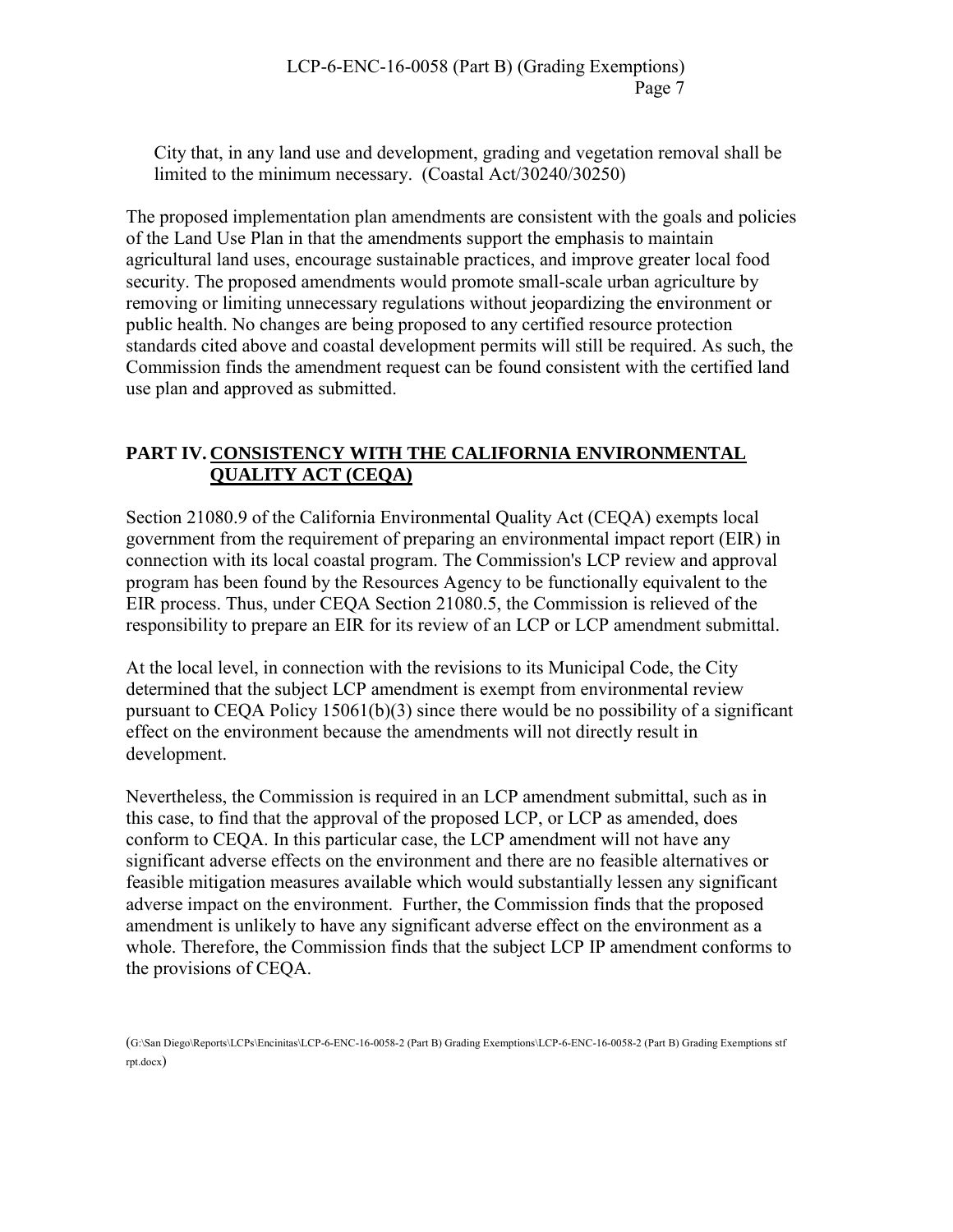# **ORDINANCE 2016-05**

#### AN ORDINANCE OF THE CITY COUNCIL OF THE CITY OF ENCINITAS, CALIFORNIA, ADDING SECTION 23.24.095 AGRICULTURAL EXEMPTIONS TO THE MUNICIPAL CODE CHAPTER 23.24, GRADING, EROSION AND SEDIMENT CONTROL **CASE NUMBER 16-142 POD**

**WHEREAS,** the City Council finds the proposed amendment is consistent with the purposes of the General Plan, Municipal Code, adopted Local Coastal Program, and other applicable City ordinances in that the amendment facilitates the agricultural land uses: and

**WHEREAS,** the City Council has duly considered all public testimony, including the evaluation and recommendation by staff, presented at said hearing; and

**WHEREAS,** notices of said Public Hearings were made at the time and in the manner required by law; and

**WHEREAS,** a Public Notice of Availability of proposed Local Coastal Plan Amendments (LCPA) was issued, which opened a six-week public review period that ran from July 1, 2016 through August 12, 2016; and

**WHEREAS,** the City Council finds that the amendments are consistent with the adopted Local Coastal Plan. Additionally, this Ordinance is intended to be carried out in a manner in full conformance with the California Coastal Act of 1976 and the Planning and Building Director is hereby authorized to submit this Ordinance as part of the Local Coastal Program Amendment to the California Coastal Commission for their review and adoption.

**WHEREAS, the City Council finds that the Grading Permit regulations shall** be streamlined to facilitate urban agriculture, which encourage sustainable practices, improve greater local food security and access to healthy food while at the same time protecting the environment, public health and animal welfare; and

NOW, THEREFORE, the City Council of the City of Encinitas, California, hereby ordains as follows:

#### SECTION 1: ADDITION OF SECTION 23.24.095 AGRICULTURAL EXEMPTION:

Section 23.24.095 is added to the Encinitas Municipal Code, to read as follows:

#### 23.24.095 Agricultural Exemptions

The exemption applies to urban agricultural operations, including disking, harrowing, terracing, leveling, and soil preparation. Urban agricultural activities are exempt from a grading permit if all the following criteria are met:

| <b>EXHIBIT NO. 1</b>                                                    |
|-------------------------------------------------------------------------|
| Ordinance                                                               |
| Encinitas LCP-6-ENC-0058 Part B<br><b>California Coastal Commission</b> |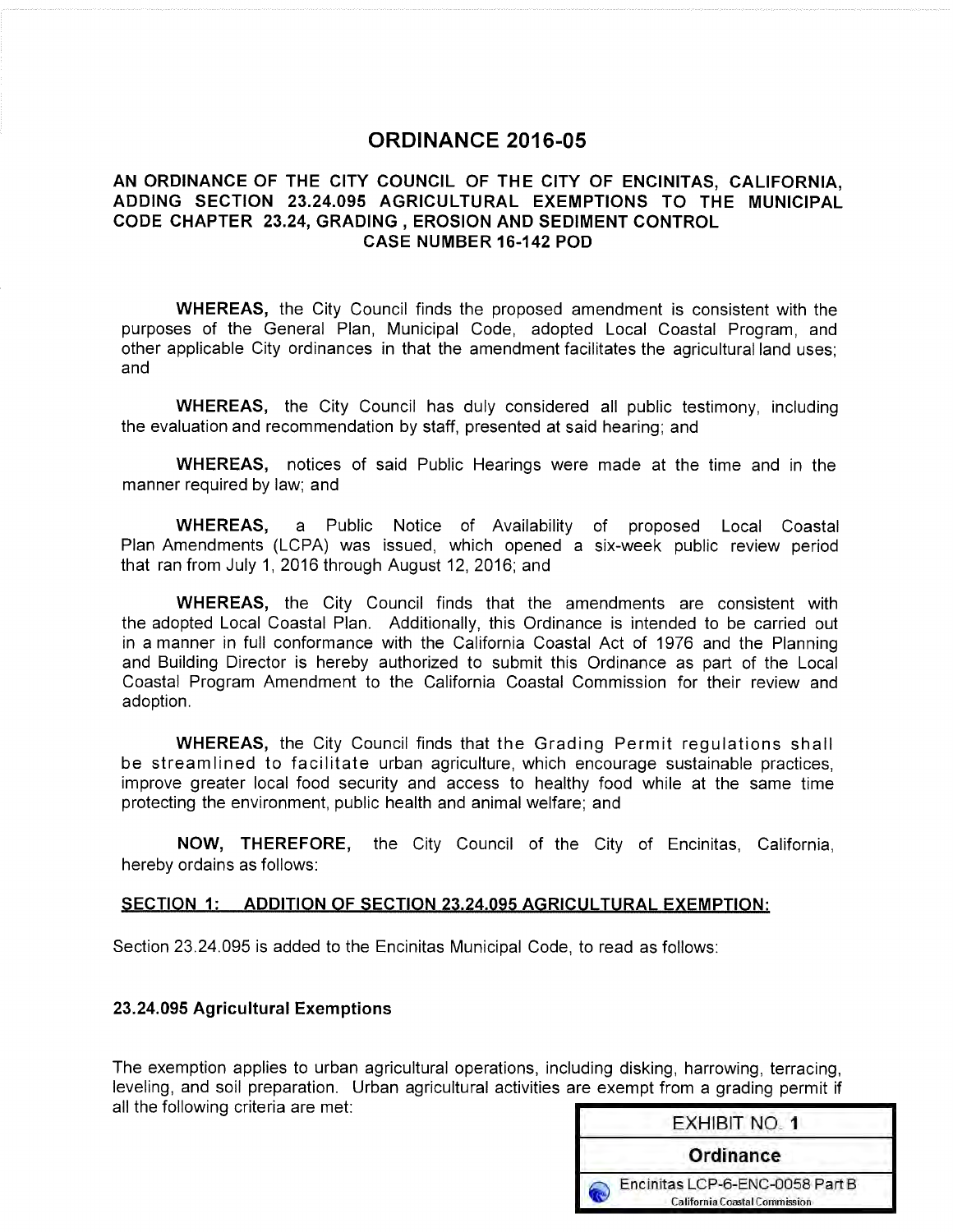- A. Shall employ proper erosion and sediment control to ensure that there is no discharge of sediment and other pollutants from the site.
- B. Shall store and use pesticides, composts, organics, and nutrients in conformance with the applicable local, State and Federal codes.
- C. Shall prevent irrigation runoff leaving the site.
- D. Shall safeguard life, limb, property, and the public welfare.
- E. The volume of soil or earth materials stored, graded, replaced, imported, exported or otherwise disturbed is 250 cubic yards or less. Soil placed in contained planters that are structurally safe, designed to fully contain planting soils, and do not pose drainage, stormwater pollution, or stability hazards would not be added to the grading quantities. provided that these soils are removed from the site if/when the subject urban agricultural operations are terminated.
- F. Proposed land disturbance area is less than 10,000 square feet or the proposed land disturbance area is between 10,000 square feet and less than one acre and an erosion control permit is obtained from the City.
- G. Proposed new and replaced impervious area is less than 500 square feet or between 500 square feet to less than 5,000 square feet if a construction permit for construction of stormwater Best Management Practices (BMPs) is obtained.
- H. Rainwater runoff is diverted, either during or after construction, from an area smaller than 5,000 square feet.
- I. The activity will not encroach or impact either directly or indirectly an environmentally sensitive area or wetlands.
- J. The activity does not take place on an inland or coastal bluff; within 100 feet by horizontal measurement from the bluff top edge of an inland or coastal bluff; the bank of a watercourse; or within 100 feet of any wetlands; or within 50 feet from riparian areas.

Should the agricultural areas be utilized for any other use, the Public Works Director may require that a grading permit be obtained to ensure that the agricultural land is mitigated properly to support any fill or structures.

Normal agricultural crop management practices, including disking, harrowing, terracing, leveling, and soil preparation that take place on land that has been farmed are exempt pursuant to Section 23.24.100 D. of this code.

#### **SECTION 2: ENVIRONMENTAL FINDING:**

The City Council, in their independent judgment, finds that the adoption of the Municipal Code Section 23.24.095 Agricultural Exemption will be exempt from Environmental Review pursuant to General Rule 15061 (b) (3) since there would be no possibility of a significant effect on the environment because the amendments will not directly result in development: any